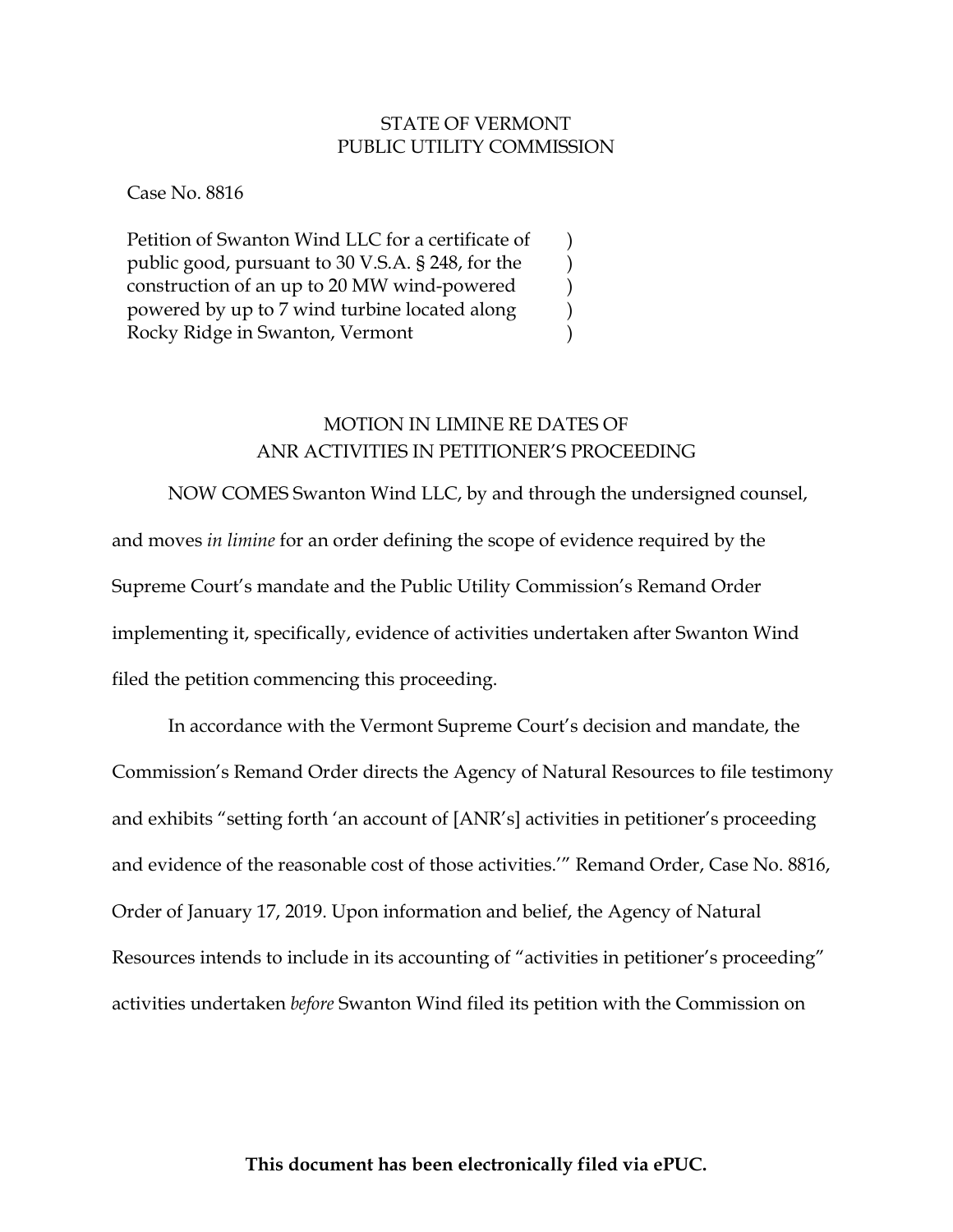September 9, 2016.1 Agency activities undertaken before Swanton Wind filed its petition with the Commission in September 2016 ("Pre-Petition Activities") are outside the scope of the Commission's jurisdiction and the Section 248b fee. Swanton Wind therefore moves for an order *in limine* directing ANR to limit its accounting of Agency activities "in petitioner's proceeding" to those undertaken between September 9, 2016, the date Swanton Wind filed its petition with the Commission, and November 27, 2017, the date the petition was voluntarily withdrawn.

The Supreme Court reversed the Commission's decision denying Swanton Wind a refund of all or a portion of the Section 248b fee based on the Commission's authority as a court of record in Section 248 proceedings. In re Swanton Wind LLC, 2018 VT 141, ¶ 9; see 30 V.S.A. § 9 (establishing Commission's authority as a court of record in proceedings within its jurisdiction). The Court explained that the Section 248b fee "must fund Agency activities pursuant to its duties as a party in § 248 proceedings, which include preparing to present evidence by reviewing a § 248 petition." In re Swanton Wind LLC, 2018 VT 141,  $\P$  11. The Agency does not become a party to a Section 248 proceeding, and has no "duties" as a party, unless and until a Section 248 petition is filed with the Public Utility Commission. In fact, the Agency is not among the parties

 $\overline{a}$ 

 $1$  "The agency spent a significant amount of time reviewing the potential natural resources impacts associated with the project," he said. "And that's not atypical. *There's a lot of work the agency does with the applicant before they ever file" for PUC approval*.'" Court Rules State Has To Refund Fee For Swanton Wind Project That's On Hold, Vermont Public Radio, Jan. 23, 2019 (quoting Matthew Chapman, General Counsel, Vermont Agency of Natural Resources) (emphasis added) available at http://digital.vpr.net/post/court-rules-state-has-refund-fee-swanton-wind-project-thats-hold (last visited on 1/23/2019).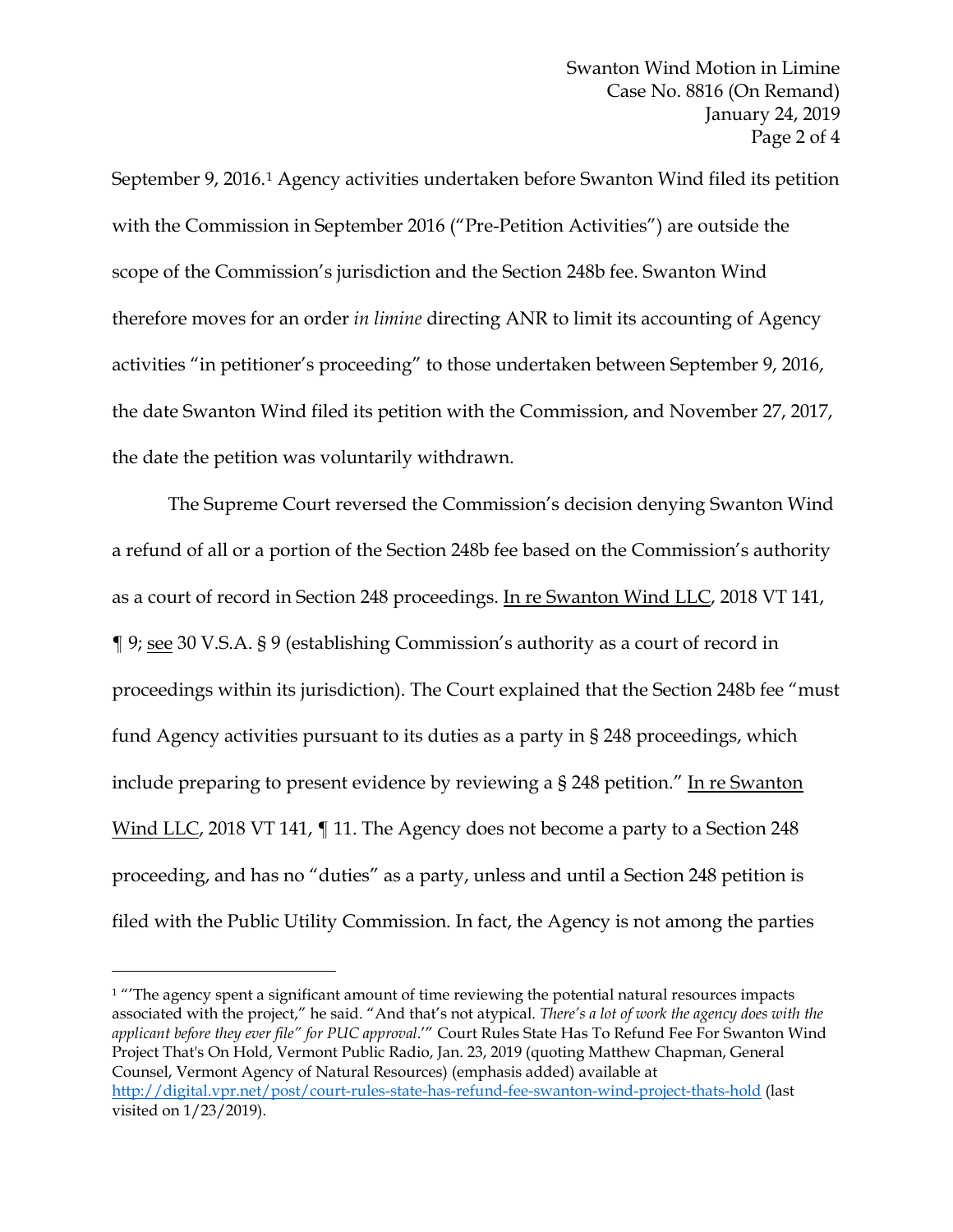entitled by law to advance notice of a potential Section 248 petition. 30 V.S.A. § 248(f); Pub. Util. Comm'n R. 5.402. Therefore, the Commission must direct the Agency to limit its prefiled evidence to Agency activities in "petitioner's proceeding" and exclude any and all evidence of Pre-Petition Activities undertaken by the Agency.

The interests of justice and administrative efficiency require further direction from the Commission immediately on the scope of the Agency's evidence to ensure compliance with the Supreme Court's mandate without undue burden on Swanton Wind. The Supreme Court's order demonstrates that the Commission and the Agency of Natural Resources were wrong and that Swanton Wind's November 2017 request for a return of all or a portion of its \$100,000 filing fee was reasonable and lawful. Swanton Wind should not have to incur more time and expense to recover its fee by having to file objections or serve discovery on evidence of activities that occurred before a Section 248 proceeding even existed.

For the foregoing reasons, Swanton Wind moves for an immediate order *in limine* that directs the Agency of Natural Resources to limit its prefiled evidence of activities in "petitioner's proceeding" to activities undertaken between September 9, 2016 and November 27, 2017 in Case No. 8816.